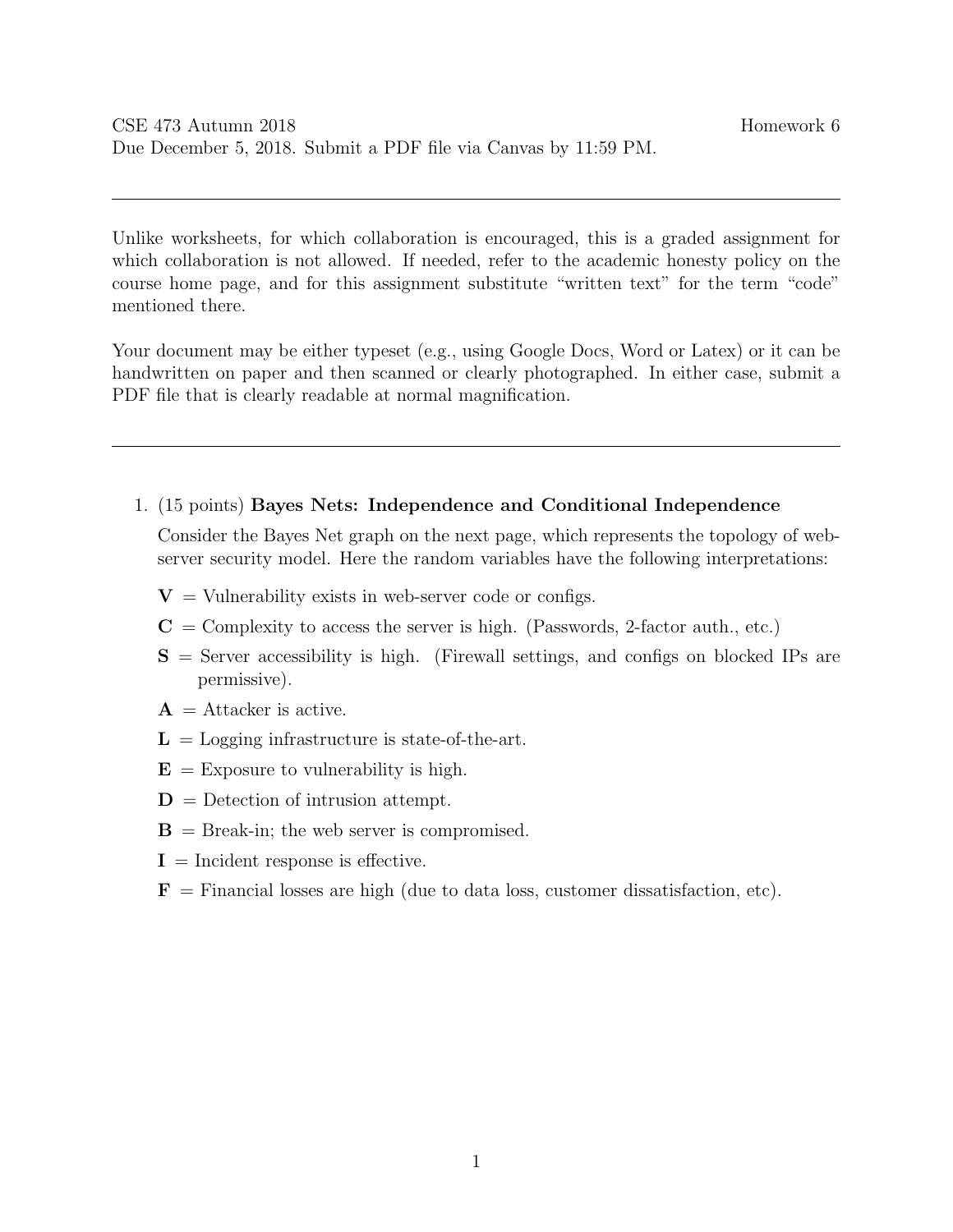

For each of the following statements, indicate whether (True) or not (False) the topology of the net guarantees that that the statement is true. If False, identify a path ("undirected") through which influence propagates between the two random variables being considered. (Be sure that the path follows the D-Separation rules covered in lecture.) The first one is done for you.

- (a)  $E \perp S$ : False (ECS)
- (b)  $V \perp L | F$
- $(c) V \perp C | S$
- (d)  $F \perp A \mid B, D$
- (e)  $V \perp\!\!\!\perp L | B, I$
- $(f)$   $S \perp\!\!\!\perp D \mid C, A$

(g) (5 points) Suppose that the company hired an outside expert to examine the system and she determines that E is true: The system is highly exposed to vulnerability. Given this information, your job is to explain to management why getting additional information about S (server accessibility) could have an impact on the probability of V (regarding the existence or non-existence of vulnerabilities). Give your explanation, for the manager of the company, using about between 2 and 10 lines of text, which should be based on what you know about D-separation, applied to this situation. However, your explanation should not use the terminology of D-separation but be in plain English. (You can certainly use words like "influence", "probability", "given", but not "active path", "triple", or even "conditionally independent").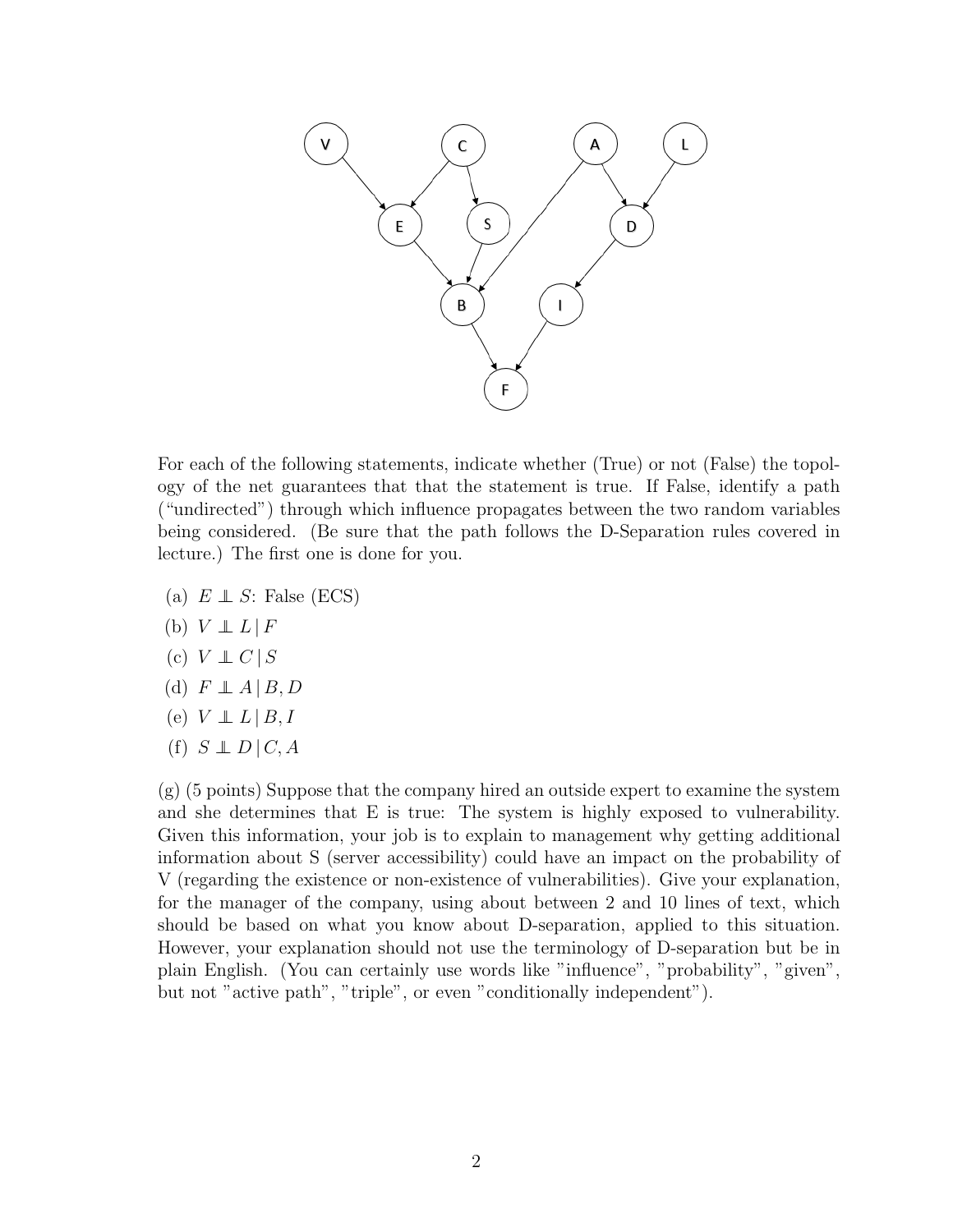## 2. (10 points) Q-Learning

You are a player in a dangerous, futuristic grid world game. Your goal is simple: to find the jet-pack so you can escape. You are given a map of the world which shows you the location of the jet pack and teleport squares. From any unmarked square, you can move in any direction (N, E, S, W). All moves are deterministic (no noise). If you land in a teleport square, you teleport out of the world (T) and receive a reward of −32 points. If you arrive at the jet-pack without encoutering a teleport square, you receive a reward of  $+64$  points.

| Teleport |  |
|----------|--|
|          |  |
|          |  |

Every now and then, however, the teleport squares turn off (becoming normal squares). As a result, when you start q-learning you observe the following episodes:

|  |  |  |  |  |  | $[ (0, 0), N, 0, (0, 1), N, 0, (0, 2), T, 64, Game Over ]$ |  |
|--|--|--|--|--|--|------------------------------------------------------------|--|
|  |  |  |  |  |  | $[ (0, 0), N, 0, (0, 1), N, 0, (0, 2), T, 64, Game Over ]$ |  |
|  |  |  |  |  |  | $[ (0, 0), N, 0, (0, 1), E, 0, (1, 1), T, -32, Game Over]$ |  |

1. What are the q-values after observing these episodes? Assume that all q-values are initially 0 (only need to write the non-zero q-values). Use a learning rate of 1.0.

2. Based on these q-values, what is the best path to reach the jet-pack from the start state?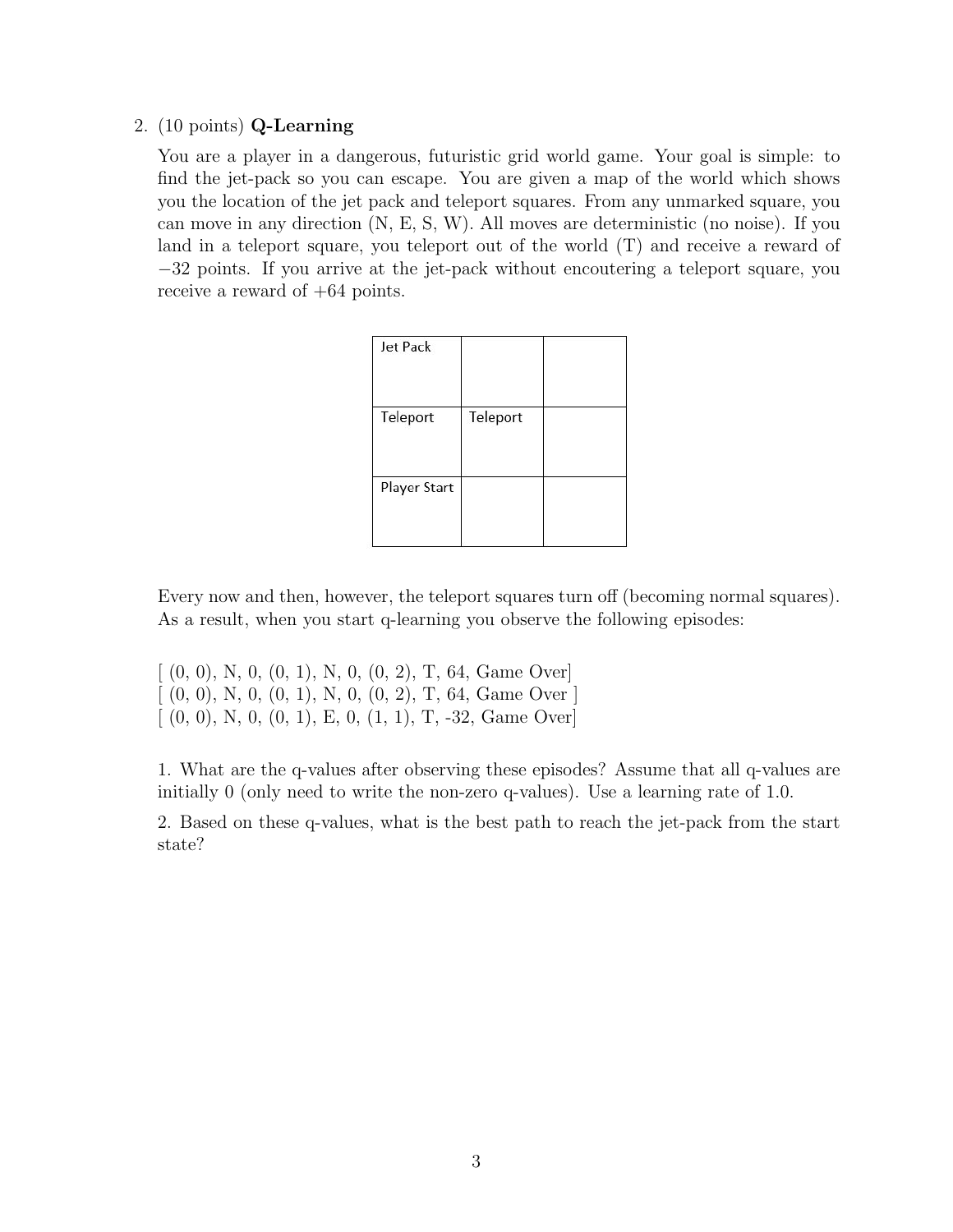#### 3. (10 points) Markov Models

Below you see the (standard) structure of a Markov Model.

Let's assume this describes the dietary behavior of a Seattlite named "Sean" who loves both seafood and meat for main-courses of dinners (and shuns vegetables, at least as main-course entrees).



Sean sometimes has seafood for dinner and sometimes it's meat. It's always one or the other. Perhaps Sean has a system for deciding what to eat, but to his partner, Pat, it seems random. Pat has established that Sean tends to have seafood again on day  $n+1$ if he had it on day n. This probability is  $0.8$ . (Maybe it is about using up leftovers; however, the behavior still seems random, and there could a run of 3 days of shrimp followed by 4 days of fish, but sometimes, there's seafood for just one meal and it's meat, etc.) When Sean has meat, the probability is only 0.5 that he will stick with meat the next day.

(a) (5 points)

Assuming that Sean has meat at the beginning of a sequence of days (i.e.,  $X_0 =$ meat, determine the probability vector  $\langle P(S), P(M) \rangle$  for the next day (i.e.,  $P(X_1)$ ). (Using Pat's model.)

Compute  $P(X_2)$ .

(b) (5 points) Stationary Distribution. In the long run, the Forward Algorithm should give distributions that gradually converge to an "equilibrium distribution" also known as the stationary distribution. Compute this distribution. In other words, compute  $P(X_\infty)$ .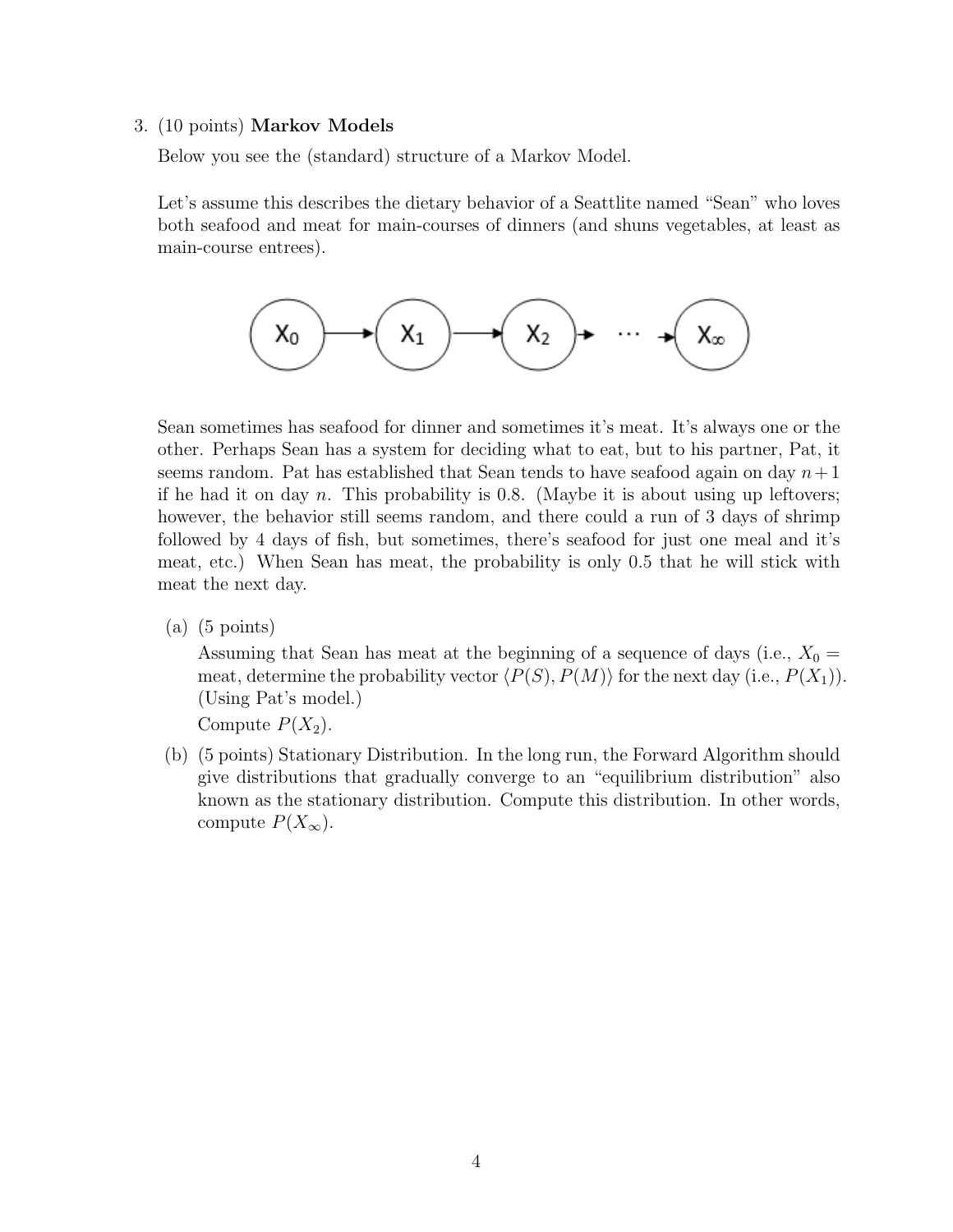#### 4. (18 points) Hidden Markov Models

Consider a Hidden Markov Model where the hidden state  $X_t$  can be one of three values  $\{A, B, C\}$ . The transition probabilities are provided in the following table, where the row corresponds to  $X_{t-1}$  and the column to  $X_t$ .

|   | 0.6   | 0.4 | ۱)      |
|---|-------|-----|---------|
| В | (0,1) | 0.6 | $0.3\,$ |
|   |       | 0.2 | 0.8     |

For example,  $P(X_t = A | X_{t-1} = B) = 0.1$ .

The noisy sensor model for evidence  $E_t$  corresponding to  $X_t$  gives the true hidden state with probability 0.8, and one of the other two states each with probability 0.1. For example,  $P(E_t = B \mid X_t = A) = 0.1$ .

(a) (3 points) Assume our belief about the hidden state  $X_t$  is

| $X_{t}$ | $\bar{X_t}$ |
|---------|-------------|
|         | 0.5         |
|         | $0.5\,$     |
|         |             |

Compute the belief about the hidden state  $X_{t+1}$  before considering noisy evidence (no need to normalize):

| $\scriptstyle{X_{t+1}}$ | $(X_{t+1})$ |
|-------------------------|-------------|
|                         |             |
|                         |             |
|                         |             |

(b) (3 points) Given your answer from the previous question, now assume we have the noisy sensor reading  $E_{t+1} = C$ . Compute our posterior belief taking this evidence into account (no need to normalize):

| $X_{t+1}$    | $(X_{t+1})$ |
|--------------|-------------|
| A            |             |
| $\mathsf{B}$ |             |
|              |             |

(c) (3 points) Assume now we are using a particle filter with 3 particles to approximate our belief instead of using exact inference. Imagine we have just applied transition model sampling (elapse-time) from state  $X_t$  to  $X_{t+1}$ , and now have the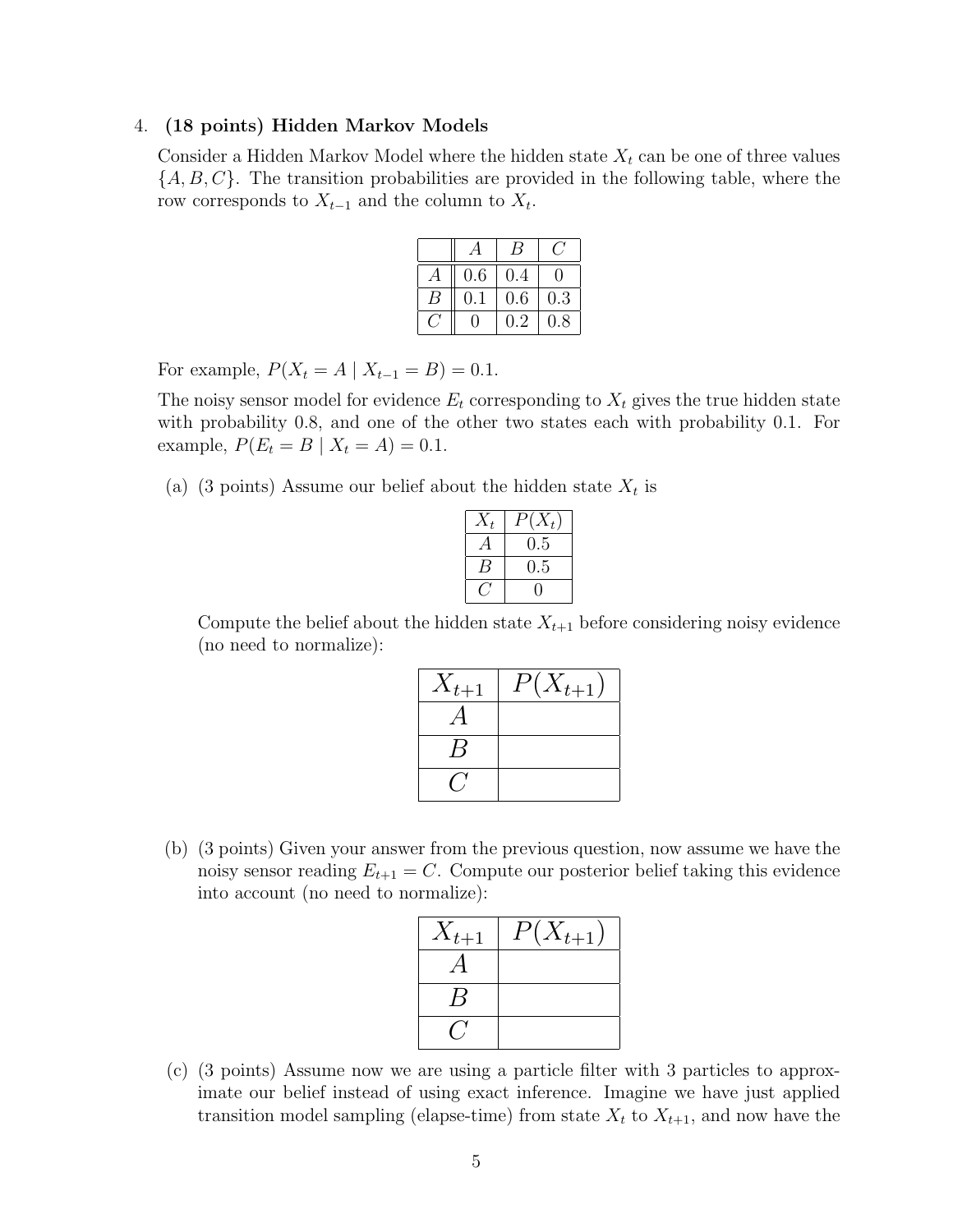| $X_{t+1}$ | $(X_{t+1})$ |
|-----------|-------------|
|           |             |
| В         |             |
|           |             |

set of particles  $\{A, A, B\}$ . What is our belief about  $X_{t+1}$  before considering noisy evidence?

(d) (6 points) Now assume we receive sensor evidence  $E_{t+1} = B$ . What is the weight for each particle, and what is our belief now about  $X_{t+1}$  (before weighted resampling)?

| $\overline{\text{Particle}}$   Weight |  | $\mathbf{v}_{t+1}$ |  |
|---------------------------------------|--|--------------------|--|
|                                       |  |                    |  |
|                                       |  |                    |  |
|                                       |  |                    |  |

(e) (3 points) Will performing weighted resampling on these weighted particles to obtain our final three particle representation for  $X_{t+1}$  cause our belief to change? Briefly explain why or why not.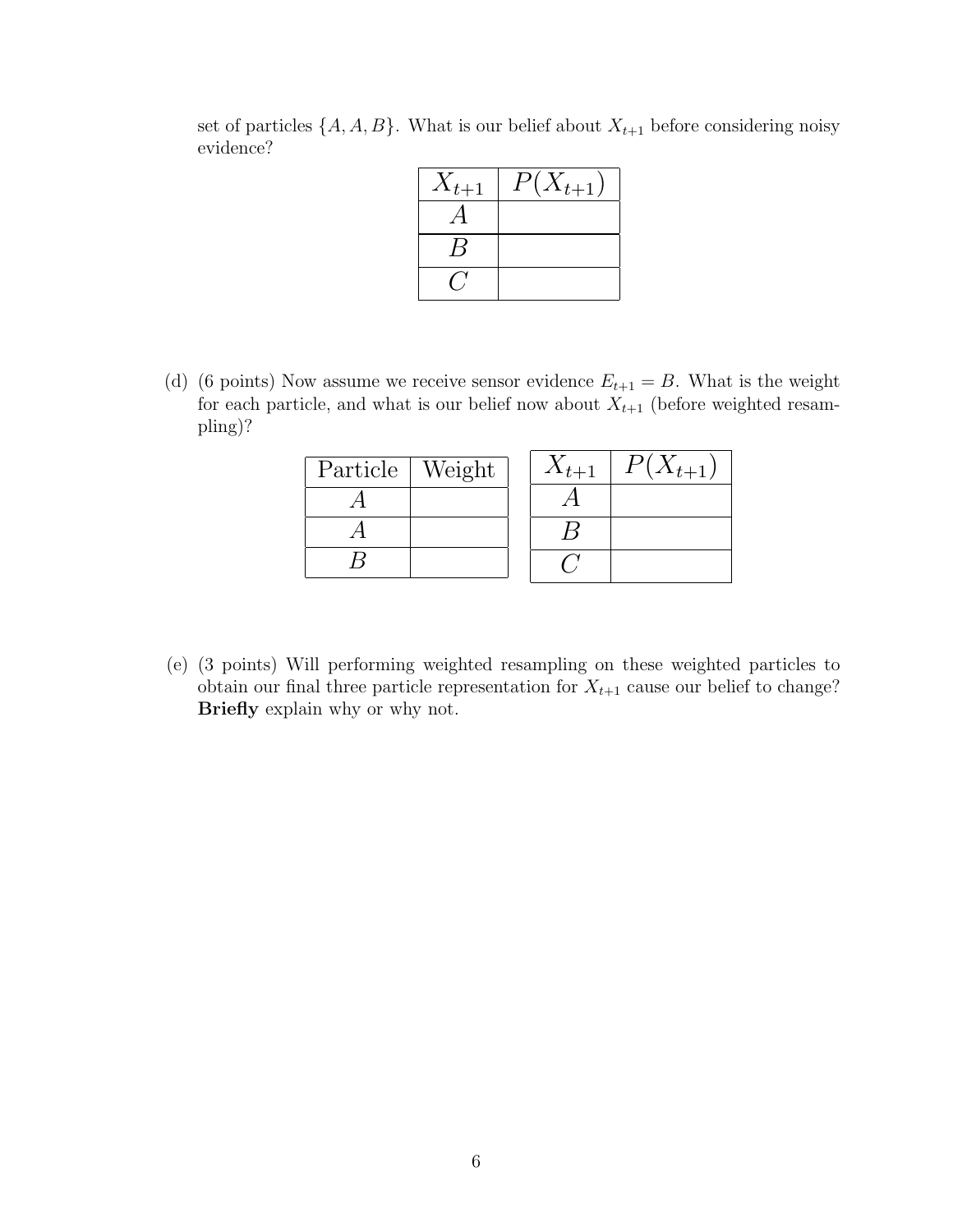### 5. (10 points) Perceptrons

(a) (4 points) Draw the structure and give the weights for a perceptron that will compute the NOR function on three binary inputs, and that outputs  $y = 0$  if the answer is false and  $y = 1$  if the answer is true. Assume there is a "bias" input as an additional input, in the first position. For example for input  $X = (1, 0, 0, 0)$ the output should be  $y = 1$ , since 0 ORed with 0 ORed with 0 is 0, and the negation of 0 is 1. The input and output values are as follows.

| example      | bias | $x_1$ | $\boldsymbol{x}_2$ | $\boldsymbol{x}_3$ | $\boldsymbol{y}$ |
|--------------|------|-------|--------------------|--------------------|------------------|
| $\mathbf{a}$ |      |       |                    |                    |                  |
| h            |      |       |                    | 1                  |                  |
| $\mathbf{c}$ |      |       |                    |                    |                  |
| $_{\rm d}$   |      |       |                    | 1                  |                  |
| e            |      |       |                    |                    |                  |
|              |      |       | $\left( \right)$   | 1                  |                  |
| g            |      |       |                    | 0                  |                  |
|              |      |       |                    |                    |                  |

(b) (4 points) Now suppose the following training set (for a new function "no more than one") will be used to train a perceptron with the same structure as yours, and that training will start will all the weights at 0. Assuming that the training starts with example a and proceeds in the order given, find the weight vector after the first three misclassifications have been handled.

| example      | bias | $\boldsymbol{x}_1$ | $\boldsymbol{x}_2$ | $\boldsymbol{x}_3$ | Y |
|--------------|------|--------------------|--------------------|--------------------|---|
| $\mathbf{a}$ |      | 1                  |                    |                    |   |
|              |      | $\left( \right)$   |                    |                    |   |
| $\mathbf c$  |      | 0                  |                    | 1                  |   |
| d            |      | 0                  |                    |                    |   |
| e            |      |                    |                    |                    |   |
| f            |      |                    |                    | 1                  |   |
| g            |      |                    |                    | 1                  |   |
|              |      | 1                  |                    |                    |   |

(c) (2 points) Assuming that training continues long enough, will the weights eventually converge to values that consistently handle the training examples a through h correctly? Why or why not?